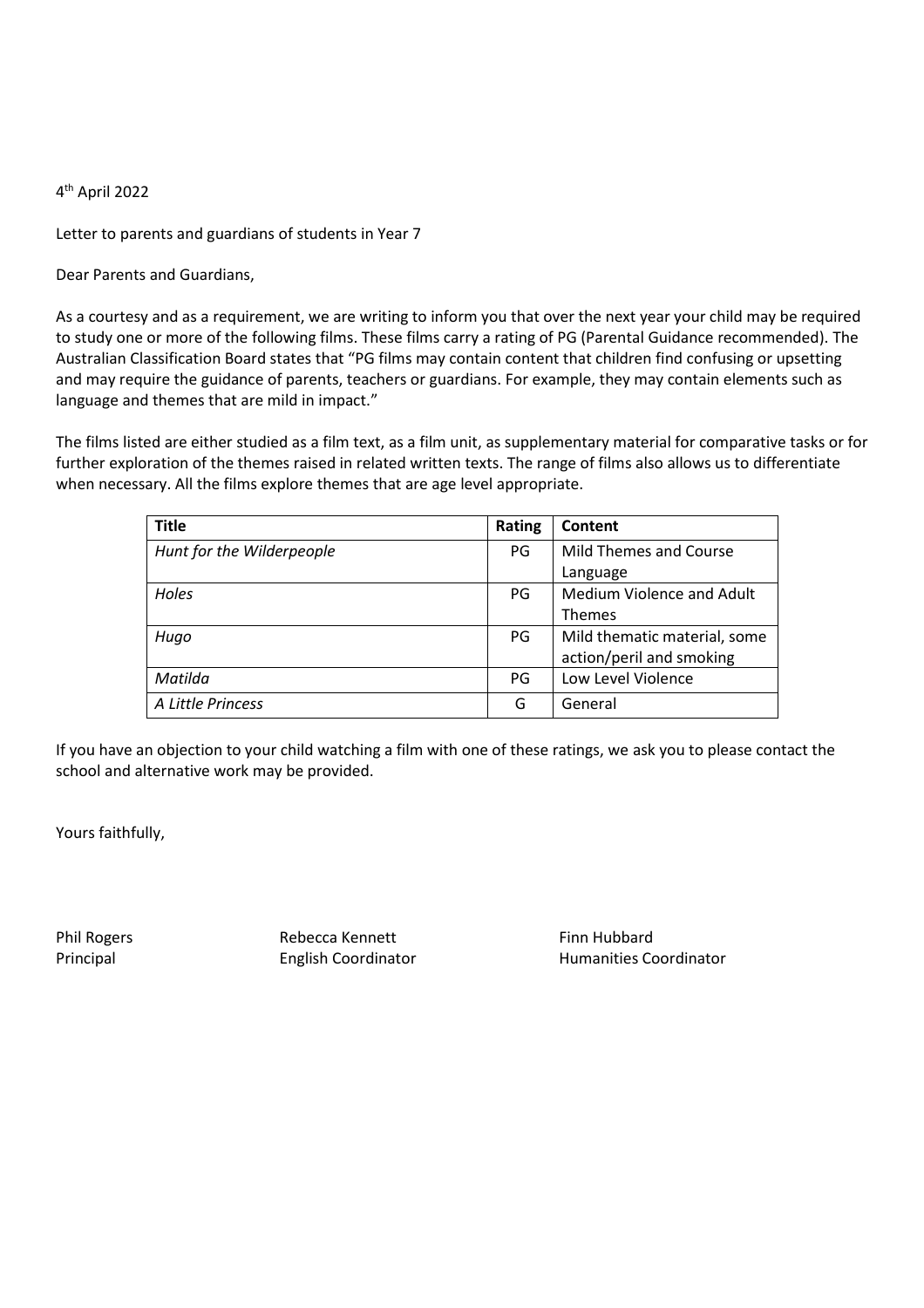Letter to parents and guardians of students in Year 8

Dear Parents and Guardians,

As a courtesy and as a requirement, we are writing to inform you that over the next year your child may be required to study one or more of the following films. These films carry a rating of M (for mature audiences) or PG (Parental Guidance recommended). The Australian Classification Board states that "PG films may contain content that children find confusing or upsetting and may require the guidance of parents, teachers or guardians. For example, they may contain elements such as language and themes that are mild in impact. M-rated films include portrayals of elements such as violence and themes that require a mature outlook."

The films listed are either studied as a film text, as a film unit, as supplementary material for comparative tasks or for further exploration of the themes raised in related written texts. The range of films also allows us to differentiate when necessary. All the films explore themes that are age level appropriate.

| <b>Title</b>                                | Rating | Content                                                              |
|---------------------------------------------|--------|----------------------------------------------------------------------|
| Ferris Bueller's Day Off                    | PG     | Mild coarse language                                                 |
| The Big Steal                               | PG     | Occasional low level coarse<br>language, sexual allusions            |
| Tomorrow When the War Began                 | м      | Violence, drug use and coarse<br>language                            |
| Rabbit Proof Fence                          | PG     | <b>Adult themes</b>                                                  |
| The Machine Gunners Television Series       | PG     | War themes, low level violence                                       |
| Ten things I Hate about You                 | PG     | Mild sexual references, coarse<br>language and drug references       |
| Narnia: The Lion the Witch and the Wardrobe | G      | Some scenes may scare young<br>children                              |
| Trash                                       | м      | Mature themes, violence, coarse<br>language                          |
| Harry Potter and The Philosopher's Stone    | PG     | Supernatural themes                                                  |
| Robin Hood (2010)                           | м      | Violence, coarse language and<br>infrequent sexual references.       |
| The Blind Side                              | PG     | Mild coarse language,<br>infrequent violence and drug<br>references. |
| Z for Zachariah                             | м      | Mature themes and coarse<br>language.                                |
| A Knight's Tale                             | м      | Moderate violence, adult<br>themes                                   |
| Robin Hood                                  | м      | Mature themes and violence                                           |
| Kingdom of Heaven                           | м      | Strong course language, sexual<br>references and drug use            |
| Holes                                       | PG     | Medium Violence and Adult<br>Themes                                  |
| The Incredibles                             | PG     | Action/Violence                                                      |
| Pay it Forward                              | PG     | Mature themes, violence                                              |
| Hunt for the Wilderpeople                   | PG     | Mild Themes and Course<br>Language                                   |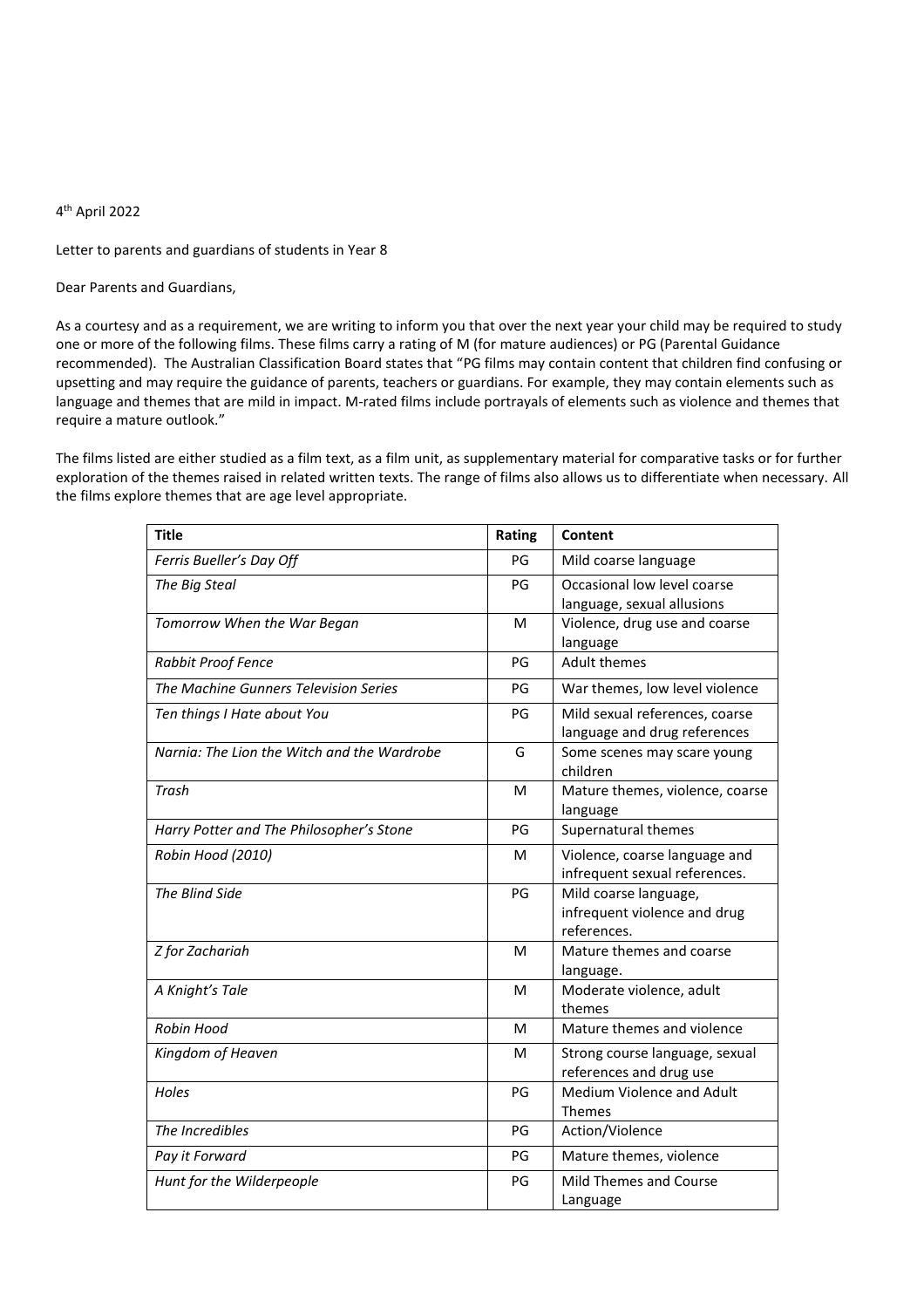Please note: these films are largely shown in English classes, however students view some of the films in Humanities. If you have an objection to your child watching a film with one of these ratings, we ask you to please contact the school and alternative work may be provided.

Yours faithfully,

Phil Rogers **Rebecca Kennett** Finn Hubbard Principal **Finn Hubbard** English Coordinator **Finn Humanities** Co

Humanities Coordinator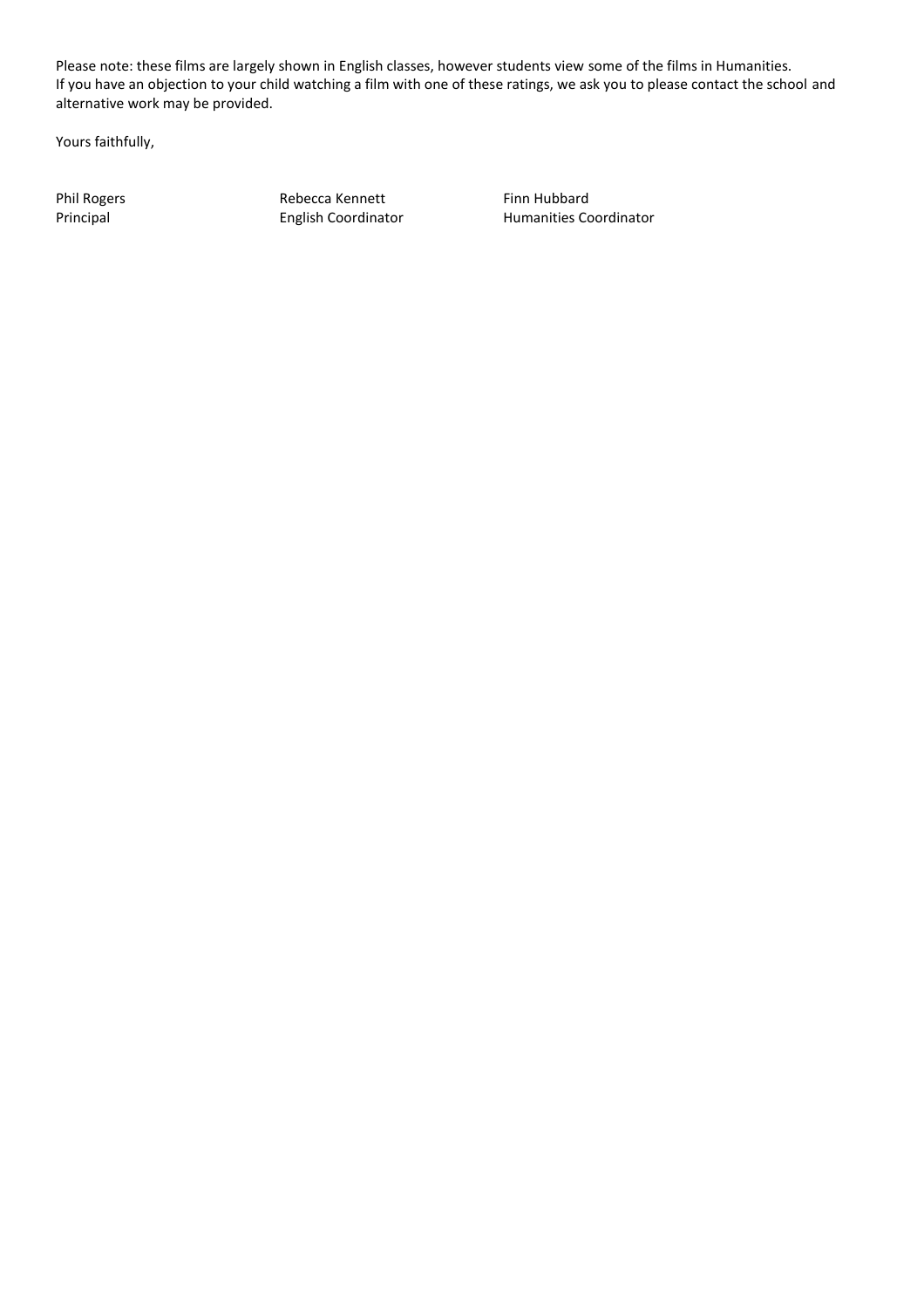Letter to parents and guardians of students in Year 9

Dear Parents and Guardians,

As a courtesy and as a requirement, we are writing to inform you that over the next year your child may be required to study one or more of the following films. These films carry a rating of M (for mature audiences) or PG (Parental Guidance recommended). The Australian Classification Board states that "PG films may contain content that children find confusing or upsetting and may require the guidance of parents, teachers or guardians. For example, they may contain elements such as language and themes that are mild in impact. M-rated films include portrayals of elements such as violence and themes that require a mature outlook."

The films listed are either studied as a film text, as a film unit, as supplementary material for comparative tasks or for further exploration of the themes raised in related written texts. The range of films also allows us to differentiate when necessary. All the films explore themes that are age level appropriate.

| <b>Title</b>                | Rating    | <b>Content</b>                |
|-----------------------------|-----------|-------------------------------|
| Looking for Alibrandi       | M         | Adult themes and low level    |
|                             |           | Coarse Language               |
| The Hunger Games (Original) | М         | Mature themes, violence       |
| Red Dog                     | M         | Mild themes, coarse           |
|                             |           | language, sexual references   |
| Gallipoli                   | <b>MA</b> | Strong war themes and         |
|                             | $15+$     | violence.                     |
| <b>Australian Rules</b>     | M         | Medium level violence, drug   |
|                             |           | use, adult themes             |
| The Day After               | PG        | The content is mild in impact |
| Gattaca                     | M         | Moderate violence,            |
|                             |           | Moderate coarse language      |
| Little Miss Sunshine        | M         | Coarse language, themes,      |
|                             |           | sexual references and         |
|                             |           | infrequent drug use           |
| The Sapphires               | PG        | Mild violence, themes, coarse |
|                             |           | language, sexual references   |

Please note: these films are largely shown in English classes, however students view some of the films in Humanities.

If you have an objection to your child watching a film with one of these ratings, we ask you to please contact the school and alternative work may be provided.

Yours faithfully,

Phil Rogers **Rebecca Kennett** Finn Hubbard

Principal **English Coordinator** Humanities Coordinator